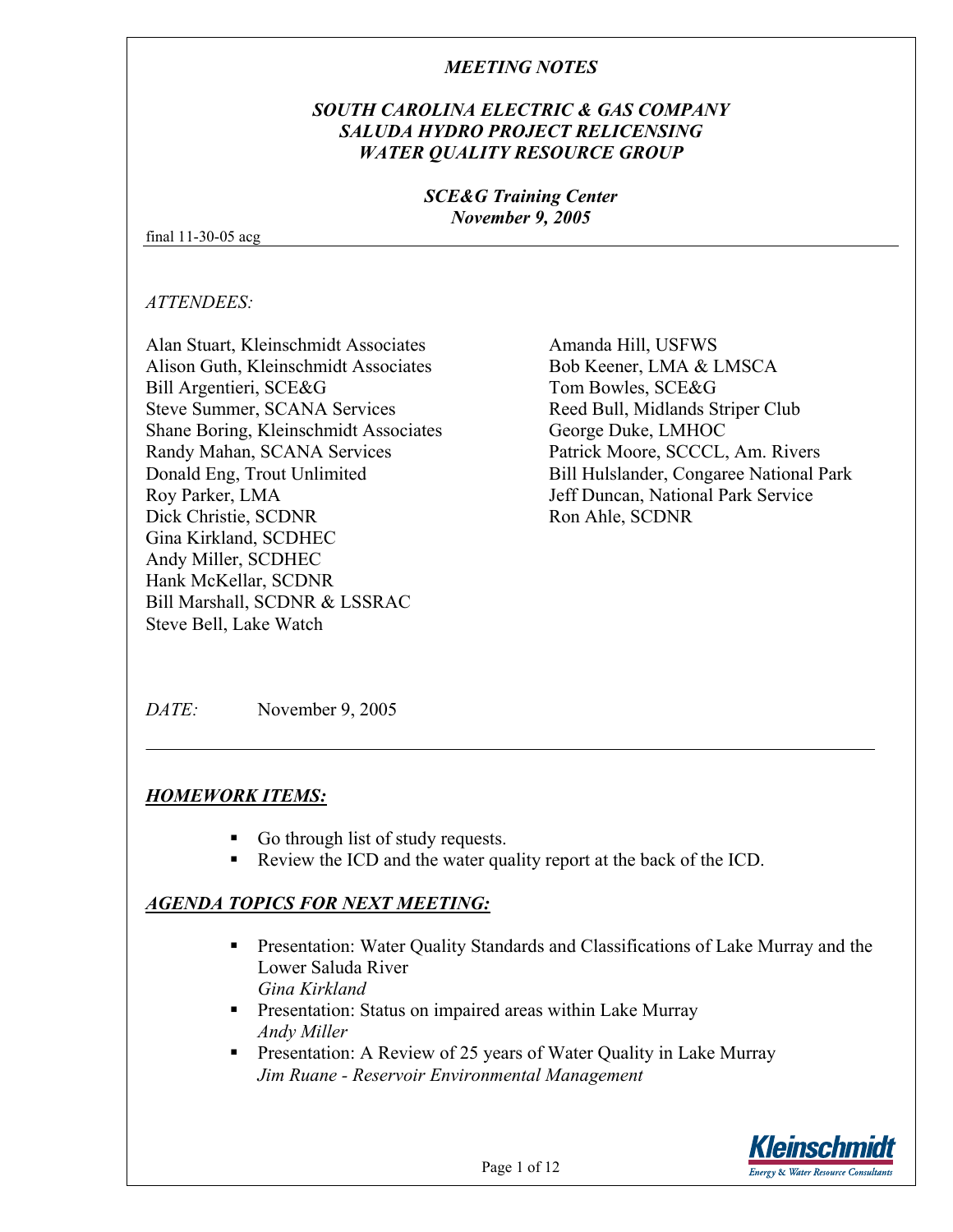## *SOUTH CAROLINA ELECTRIC & GAS COMPANY SALUDA HYDRO PROJECT RELICENSING WATER QUALITY RESOURCE GROUP*

#### *SCE&G Training Center November 9, 2005*

final 11-30-05 acg

- A Review of the QUAL 2 -E Water Quality Model and its Application to Lake Murray *Jim Ruane*
- A Review of the Site-Specific Dissolved Oxygen Standard *Alan Stuart/Shane Boring*

#### *DATE OF NEXT MEETING:* **December 7, 2005 at 9:00 a.m. (Combined Meeting with Fish and Wildlife Resource Group) Located at the Saluda Shoals Park Rivers Center**

*These notes serve to be a summary of the major points presented during the meeting and are not intended to be a transcript or analysis of the meeting.* 

# *INTRODUCTIONS*

Alan opened the meeting and began introductions. Alan pointed out that in answer to many questions that had come up, the FERC Representative for the Saluda Hydro Project is Allan Creamer.

#### *DISCUSSION*

Alan began by commenting on the draft Operational Procedures and asked the group if everyone had received a copy. He then noted that some comments were received from Patrick Moore. Patrick then proceeded to read a list of the co-signing parties. Alan also noted that comments were received from Bill Marshall of the LSSRAC as well.

Alan then pointed out that one of the recommendations that has been tabled is the development of a procedures group. He noted that he believes that some of the NGOs are in the process of developing an internal group.

Patrick Moore pointed out, "Yes we have drafted a second set of comments and will develop an informal group."

Alan Stuart then asked, "Are there any questions in regard to the procedures. The revisions will be circulated after we receive Patrick's second set."

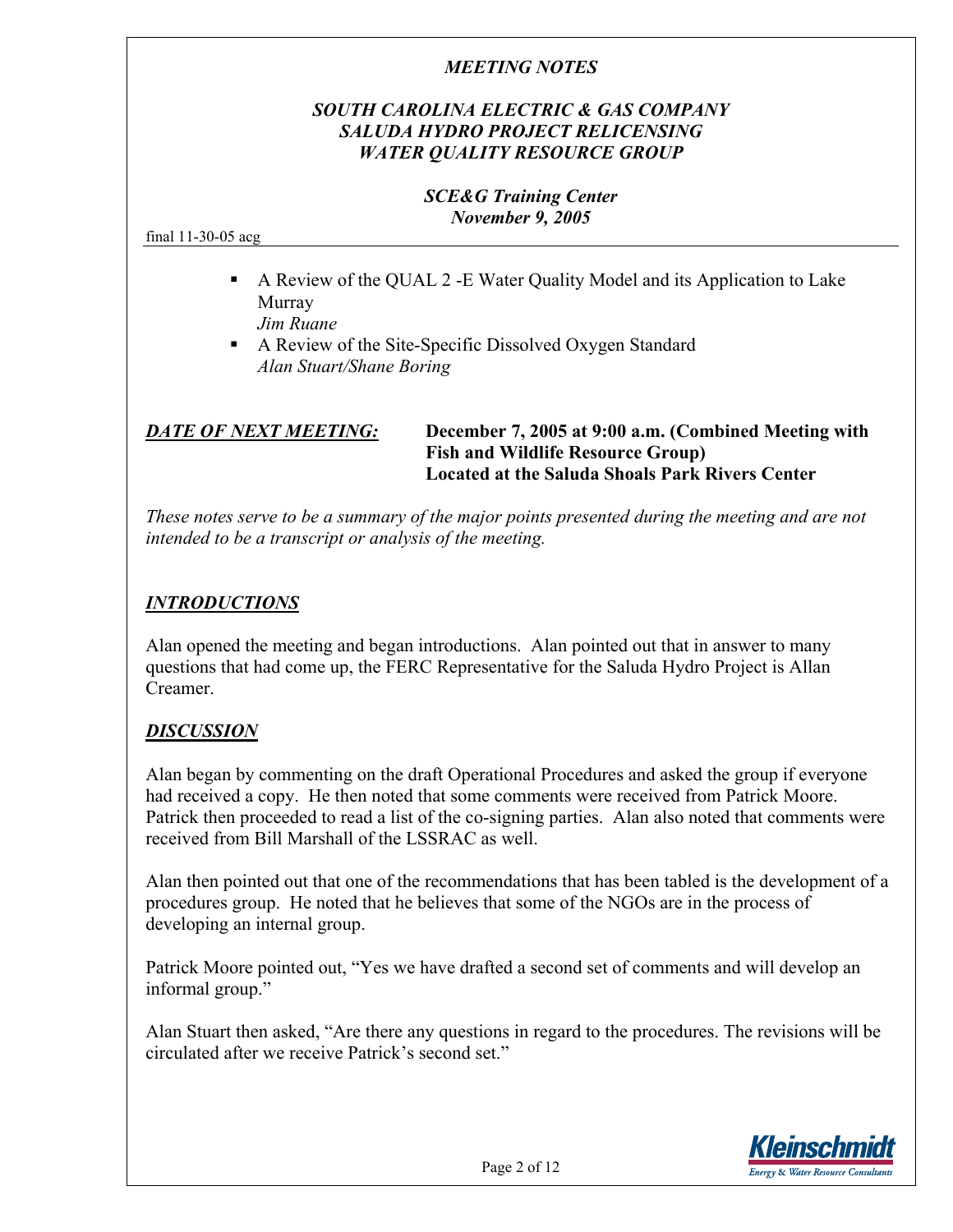## *SOUTH CAROLINA ELECTRIC & GAS COMPANY SALUDA HYDRO PROJECT RELICENSING WATER QUALITY RESOURCE GROUP*

#### *SCE&G Training Center November 9, 2005*

final 11-30-05 acg

Alan then switched gears to discuss the development of a mission statement for the group. "One thing that we have done in the other RCGs is develop mission statements. Bill Cutler mentioned three things necessary in achieving a mission statement I would like to first start to develop this mission statement."

The group then began to discuss what needed to be included into the mission statement. The following is some of the dialogue that went on between members of the group:

Gina Kirkland noted, "How about attain and maintain water quality standards and improve water quality be included."

Randy Mahan pointed out, "I think that the goal for the group is to address programs and operations that impact the resource goals. I think that we need to develop the goal for the resource and then the goal for the group."

Gina Kirkland explained, "There are some goals that are going to be beyond what SCE&G can accomplish."

Jeff Duncan noted that he believed it was important that the group become well versed with what the standards were.

Gina Kirkland: "My specific job at DHEC is a WQ standards coordinator and my job is to identify those standards, etc. If it would be beneficial I could bring copies of the WQ standards."

Don Eng asked, "Are we not going to put down anything specific like the oxygen level required for the trout?"

Alan Stuart noted, "I think that goes back to Attain and Maintain."

Don Eng replied, "I would like to see the standard raised."

Gina Kirkland pointed out, "I would tell you that is not something that I would pursue."

Jeff Duncan added, "That is a regulatory thing, first we have to make sure we are in attainment with the standard."

Amanda Hill: "I think that would be a specific issue."

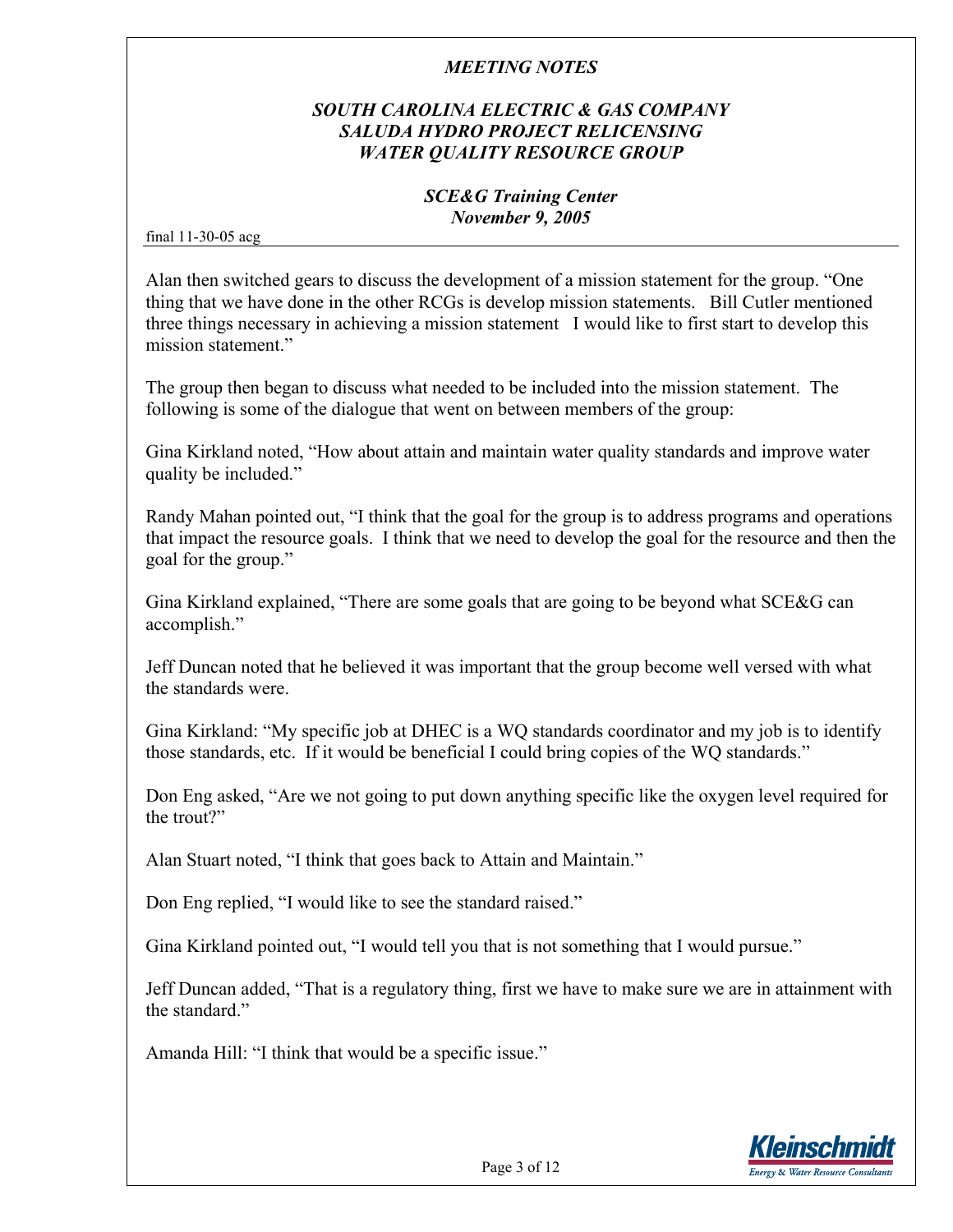# *SOUTH CAROLINA ELECTRIC & GAS COMPANY SALUDA HYDRO PROJECT RELICENSING WATER QUALITY RESOURCE GROUP*

#### *SCE&G Training Center November 9, 2005*

final 11-30-05 acg

Randy Mahan noted, "I think it is appropriate to consider what the standards may be, to learn about and understand them, and make recommendations. On behalf of SCE&G we would not apply to increase the standards, the first thing we would like to make sure of is that we can support the current standard. The setting of standards is really a public policy issue and if the policy is to protect a trout fishery then you set the standards to support that trout fishery WQ standard setting is a public policy issue and that is one that is taken up with DHEC."

Dick Christie added, "It seems like one thing we need to focus on is going by the rules and learning the rules for water quality standards."

Alan Stuart pointed out that many were involved in the revisions of the WQ standards in 2004, it involved a rigorous process that has to go through much review and approval. It is not a simple thing to change a WQ standard.

Don Eng asked, "What happens when we get new information that says current WQ standards are not good enough."

Gina Kirkland replied, "WQ standards are revised every three years. A lot of stuff comes from the public and public presents information."

Bob Keener noted, "It seems to me the standard is more a floor, not a ceiling, and you should keep at that and not go below that. Things can happen that negatively impact on dissolved oxygen that may drive it down – I think we are trying to make these more infrequent."

Alan Stuart noted that one thing that everyone needs to keep in mind, it doesn't drop below that standard much but at a certain time of year. He continued to note that there was a misconception in the newspaper; they made it seem like it happens year round, and that is not true.

Gina Kirkland explained, "When you are looking at WQ standards you often set an acute value, a lethal value. Then there are chronic conditions that impact how they breathe, eat, and grow. Those are expressed as averages. What you have is a number that you want the organism to be at and healthy organism. Can it fall below a certain number for short spans of time and not have anything happen to the system and it be okay?...Yes...what you don't want is a long period of time below that number. You are going to have occasional blips without affecting the system. We set the numbers in order to make sure that we are not having long term impacts. Typically when the toxicity test is done, they would take an organism and keep it at a DO level for a certain period of time. What they found is that organism does quite well at fluctuating DO, and that's what we found on the lower Saluda. That there is a healthy growing trout population, even though they are very sensitive to DO we found the LSR provides a very healthy habitat for them."

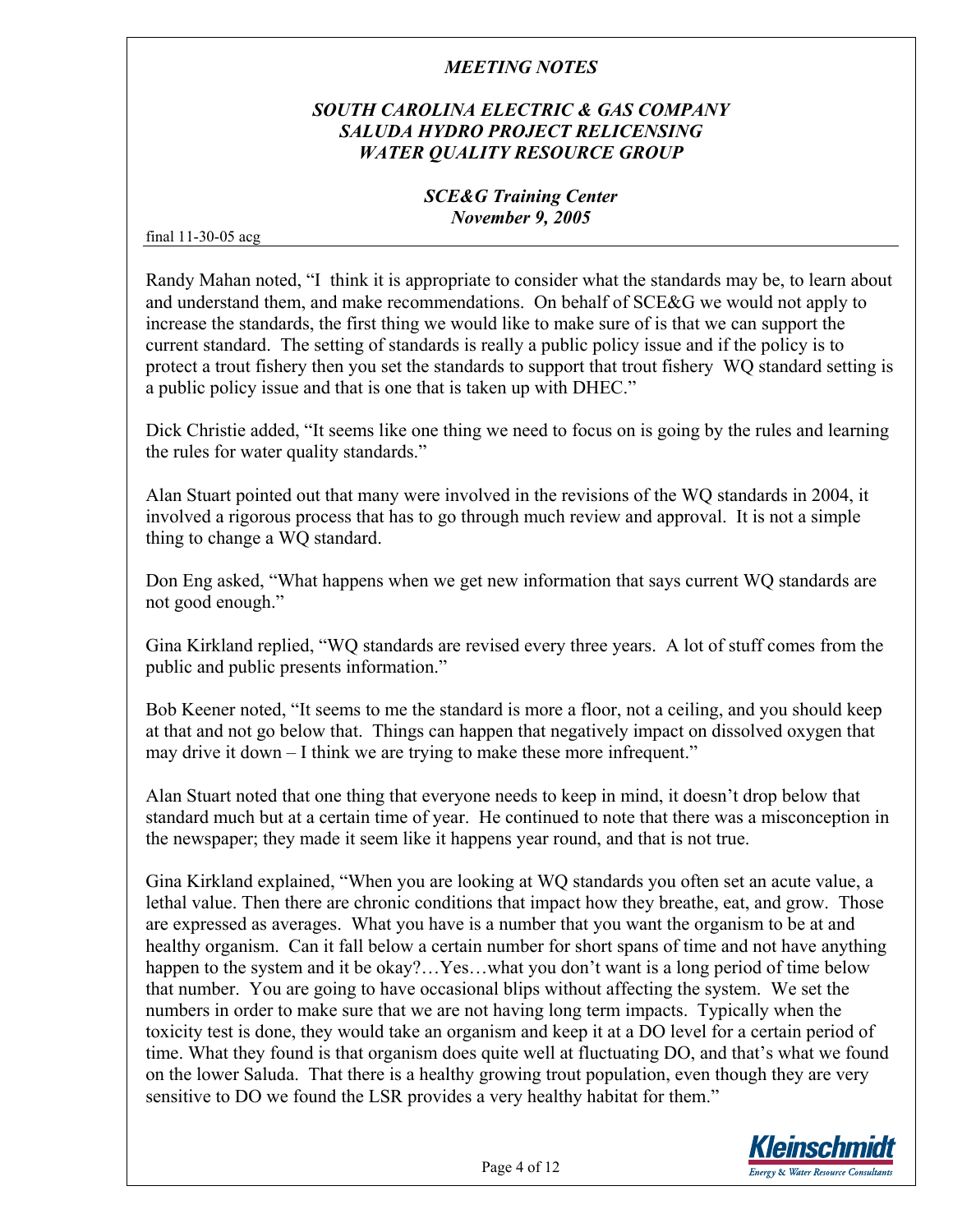# *SOUTH CAROLINA ELECTRIC & GAS COMPANY SALUDA HYDRO PROJECT RELICENSING WATER QUALITY RESOURCE GROUP*

#### *SCE&G Training Center November 9, 2005*

final 11-30-05 acg

Don Eng: "From fishing experience, the trout have been affected by the few days of low DO."

Gina Kirkland replied, "We were aware and concerned about that and we have issued them a letter and they have replied and a lot of the time there are reasons for the low DO."

Steve Summer pointed out, "A list of action items we first need to do is to look at the applicable standards for LM and the LSR….DO, metals, phosphorus, etc. In order to know where we are. Then look at the standards and see which of the standards are not being met currently. Then we need to focus on those areas and identify the mechanisms for improving those areas. I think we can also have a goal for improving WQ. I think we could spend months discussing whether the trout are happy or not, but if we can work on getting the standards met at least gives us something to shoot at."

Steve Summer added, "We did some electro-fishing on the river after the low DO, and there are still decent populations of fish."

Gina Kirkland noted, "The classifications we are talking about is Freshwater on lake, and right below the lake is Trout Put Grow and Take, and that class has a number assigned to it and a site specific standard. Meaning, that this is not a natural trout area. And three things important to trout are clarity, cold water and DO. And what we are trying to protect is the regular aquatic biology, as well as the Put Grow and Take, not a natural trout population."

Randy Mahan noted, "We also need to look at a goal of developing a common understanding of things. We are going to have these technical working committees that are getting into the nitty gritty of things, and I think it is really important that we all become educated in this process."

Jeff Duncan noted that he thought that it would be helpful if Gina gave a presentation on Standards and Classifications and 401 standards. He requested that part of it would include Gina and the Applicant's view of the 401 Water Quality Certification Process.

Patrick Moore pointed out that in discussions with Bill Argentieri it was noted that not all of the violations as seen on the USGS site are actually violations, some are just bad data. He noted that it might be good for Bill or Lee to go through the violations noting which ones were actually violations versus bad data or operational obligations.

Randy Mahan replied, " I don't know if we want to do that every time. Each week Ray puts out an update on operations with a link to the USGS Preliminary data and it gives you a snapshot as to what has been going on."

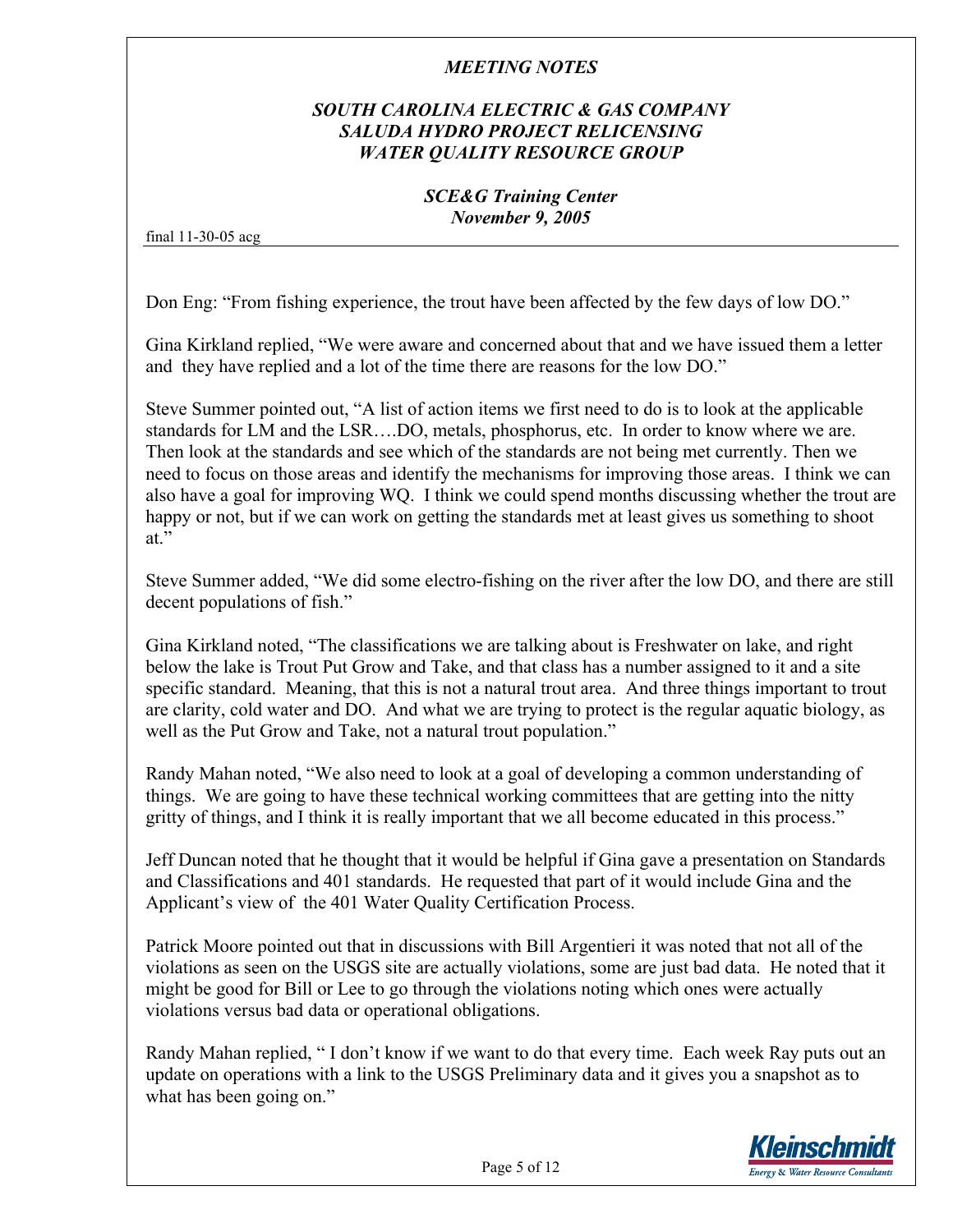# *SOUTH CAROLINA ELECTRIC & GAS COMPANY SALUDA HYDRO PROJECT RELICENSING WATER QUALITY RESOURCE GROUP*

#### *SCE&G Training Center November 9, 2005*

final 11-30-05 acg

Alan Stuart noted, "SCE&G is required to prepare an annual operations report every year as a Settlement with the SCCCL, one thing that is a problem is that the monitor fouls quite frequently."

Steve Summer added, "USGS maintains two monitors on the LSR, one immediately below the dam and one upstream of the zoo. They will routinely go out and service the instrumentation, but during this time of the year the monitors tend to foul frequently. USGS will often contact me and I will go out and look at them. If he goes out and finds that that monitor is reading 2 or 3 mg/l below the norm then usually he will bring it up. If you are looking at the data and you see a lot of jumping around, it is usually fouling. Another issue is the location of the USGS monitor below the dam. There is a large rock that interrupts the flow. We've been doing testing in order to see whether there is a better place for it."

Gina Kirkland: "It is extremely hard to maintain a continuous DO meter."

George Duke noted, "I think we need to know what the reasonable expectations are. A population of fish below the dam would be a reasonable expectation."

Steve Summer replied, "You would think the standards would address that."

Gina Kirkland replied, "I can gear my presentation to do that. And the LSR could not be a location for a reproducing trout population. There is not location for them to lay eggs. Understand that if you do see a dead fish occasionally, I mean they do die. Overall the biological community is healthy in Lake Murray and the LSR."

Bob Keener noted, "A non-technical concern I have, on the DO sensors we have, should there be additional sensors, more than two? How expensive are they, and are there new sensors out that would not have the problems that those have now."

Randy Mahan replied, "The license requires that USGS has monitor data. That is one reason we prefer to have USGS to do that, because they are more likely to be believed and they do a great job."

Steve Summer explained, "USGS uses two different brands: Hydrolab and YSI. The Hydrolab has a stirrer which would get jammed with vegetation. YSI has been installed, and those have been having membrane problems. We have now been looking at a new portable unit that costs about 10,000 dollars. Right now USGS will not use any sensors that are not tested at their lab. This new sensor has not been tested at their testing facility yet, but may be tested in the future. They are working with us and we are trying to figure out the best location of a sensor."

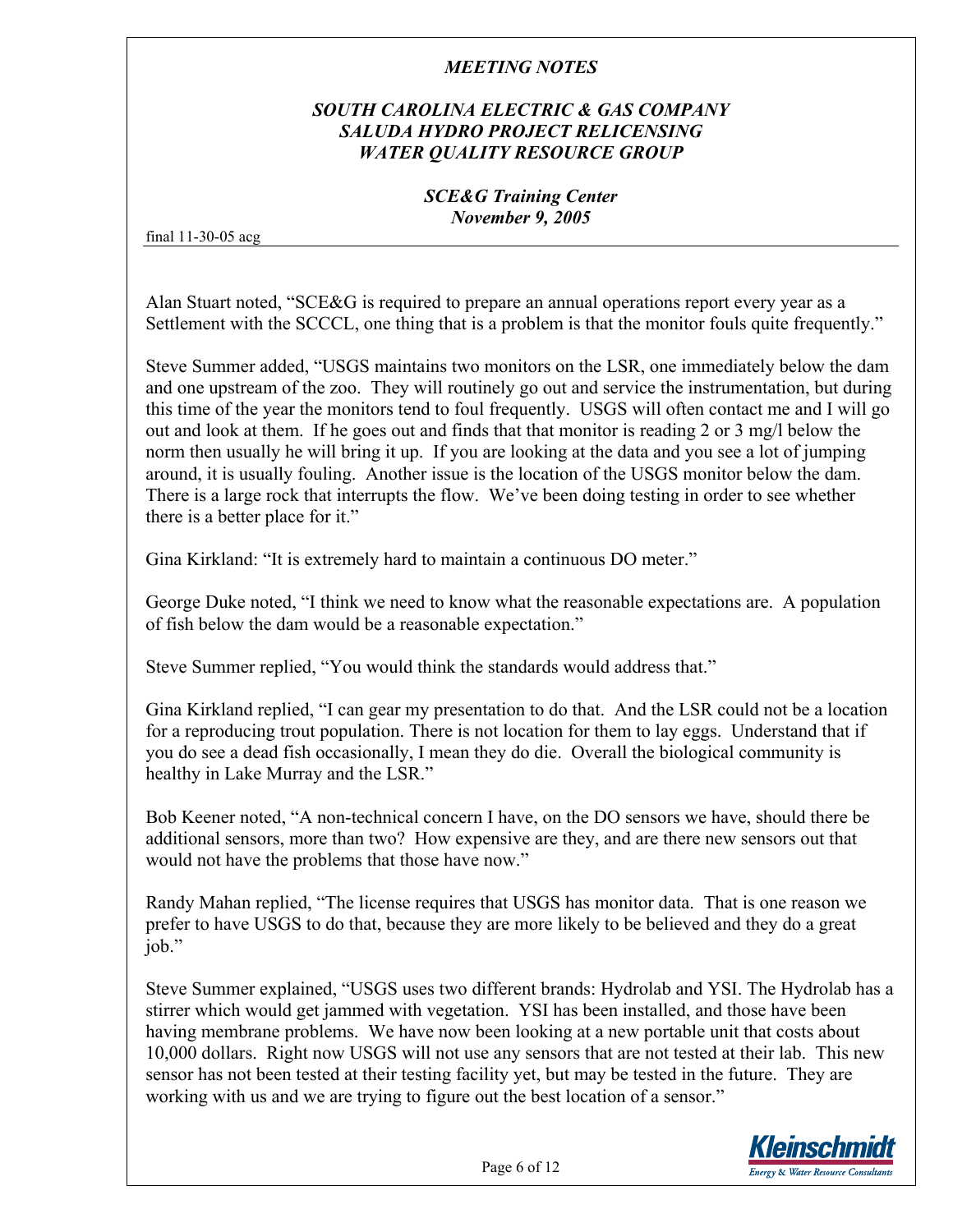## *SOUTH CAROLINA ELECTRIC & GAS COMPANY SALUDA HYDRO PROJECT RELICENSING WATER QUALITY RESOURCE GROUP*

#### *SCE&G Training Center November 9, 2005*

final 11-30-05 acg

Gina Kirkland, "If we wanted to make a suggestion that you do install more monitors would you have an objection."

Randy Mahan, "No we do not have an objection to the idea of putting more out there. If our operation is driven by science, then we should have the best data to govern our operations. The only problem, besides the money, is that if you do have a USGS station out there and we start getting different readings does that help the situation, or make the problem worse."

Jeff Duncan pointed out, "I think we have identified an issue here, the issue is that more DO meters are needed. USGS funds are tight."

Steve Summer responded, "We fund the USGS monitors they have now."

Steve Bell pointed out, "I think one of the goals should be to review the data on the current conditions of WQ on the lake. I think it is important to see what they are saying and why and then go back and see what we need to improve."

Alan Stuart noted, "If you go to the back of the ICD, there is a comprehensive report that addresses phosphorus issues etc. I am going to propose this as a HW assignment. One of the things I was going to propose is to have Jim Ruane come down and explain the W2 Model. He did his report on the nutrients on LM"

Gina Kirkland noted, "Jim even got DMR data off of discharges upstream."

Randy Mahan noted that he would be happy to put a straw man mission statement out there but I would be glad to give it a shot. He noted that he didn't want it to appear that SCE&G is doing this whole thing but if the group would like him to, then he would.

Steve Bell asked if the group could add to the draft to which Randy and Alan noted that they certainly could.

The group began to discuss the objective of the Water Quality RCG. Randy Mahan noted that the objective is to get to a license application and a desired outcome is a settlement agreement or an agreement that the issues that have come up will be addressed in a certain way. He noted that when the application is filed it will include these agreed upon items.

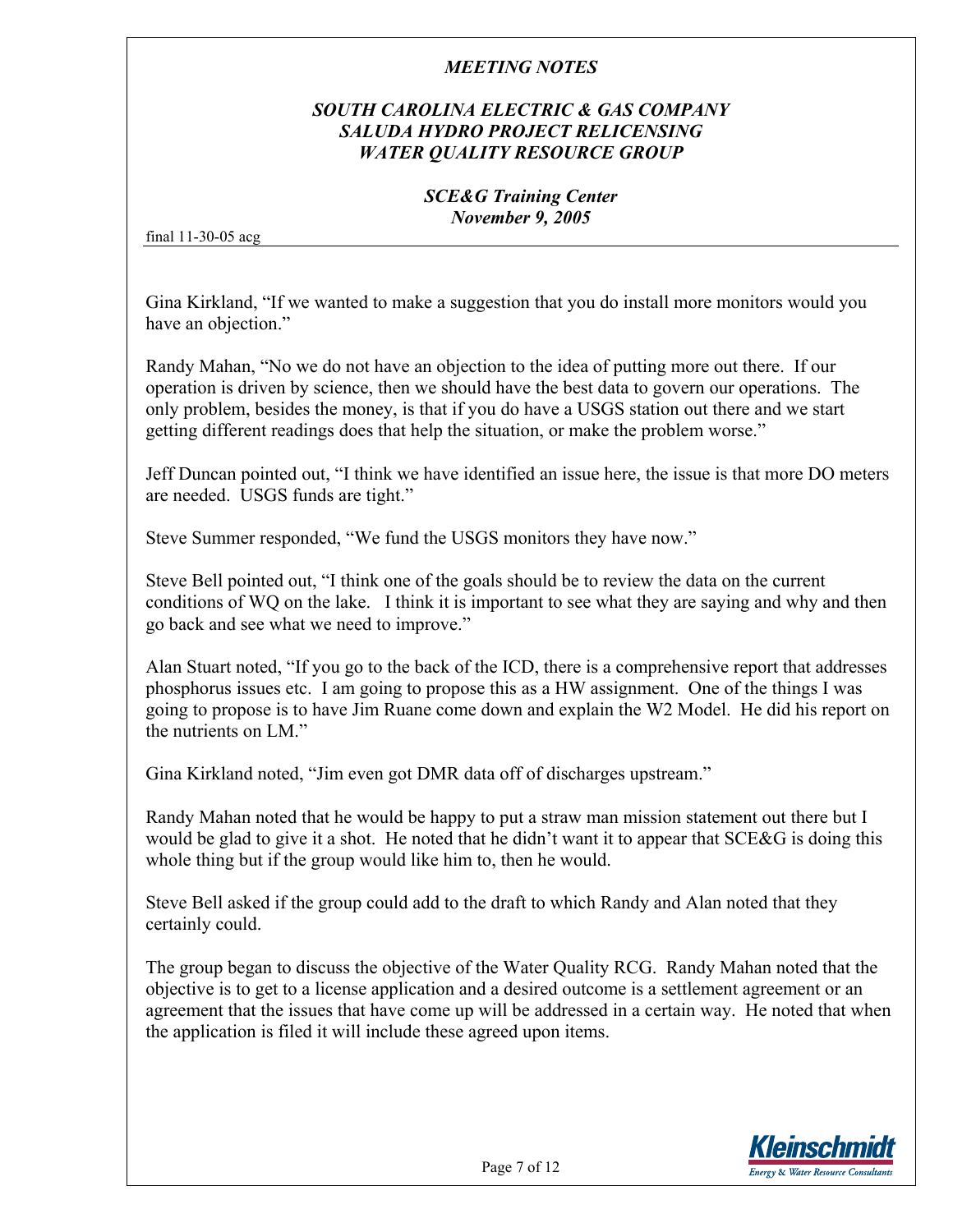# *SOUTH CAROLINA ELECTRIC & GAS COMPANY SALUDA HYDRO PROJECT RELICENSING WATER QUALITY RESOURCE GROUP*

#### *SCE&G Training Center November 9, 2005*

final 11-30-05 acg

Gina Kirkland noted, "Our expectation is that at the point you apply for 401, that you can demonstrate how the WQ standards are going to be achieved. And this group is one of the ways that we can get to this point."

Ron Ahle, "I think what we would like to do is identify areas of potential problems and see if we can change any of the areas to remedy a problem that exists."

Gina Kirkland pointed out, "There may be problems that are beyond the scope of a licensing issue, that are outside SCE&G's control."

Randy Mahan noted that it needs to be what SCE&G can have a material and direct impact on.

# *BREAK*

Alan Stuart noted that at the break, he was talking with Jeff, who noted that the group may want to come up with a work plan. He noted that a workplan will be an assignment for himself or SCE&G.

Alan then noted, "We have 2 presentations that people would like to see. Are there any other presentations you would like to see?"

Patrick Moore replied, "A presentation on the statutory articles, regulatory articles."

Alan Stuart pointed out, "We do have an ex FERC employee at our company maybe she could come down"

Jeff Duncan: "I think that there are current trends and interpretations that FERC uses right now."

Steve Bell: "I think FERC could come down in every group."

Alan Stuart pointed out, "I think we should have one big meeting."

Dick Christie noted, "Include a discussion of baseline in the FERC meeting."

Steve Bell suggested, "I think we should have a presentation on the trout growth study that was performed"

Jeff Duncan added, "I think it is important in terms of understanding the history of this, in terms of developing context."

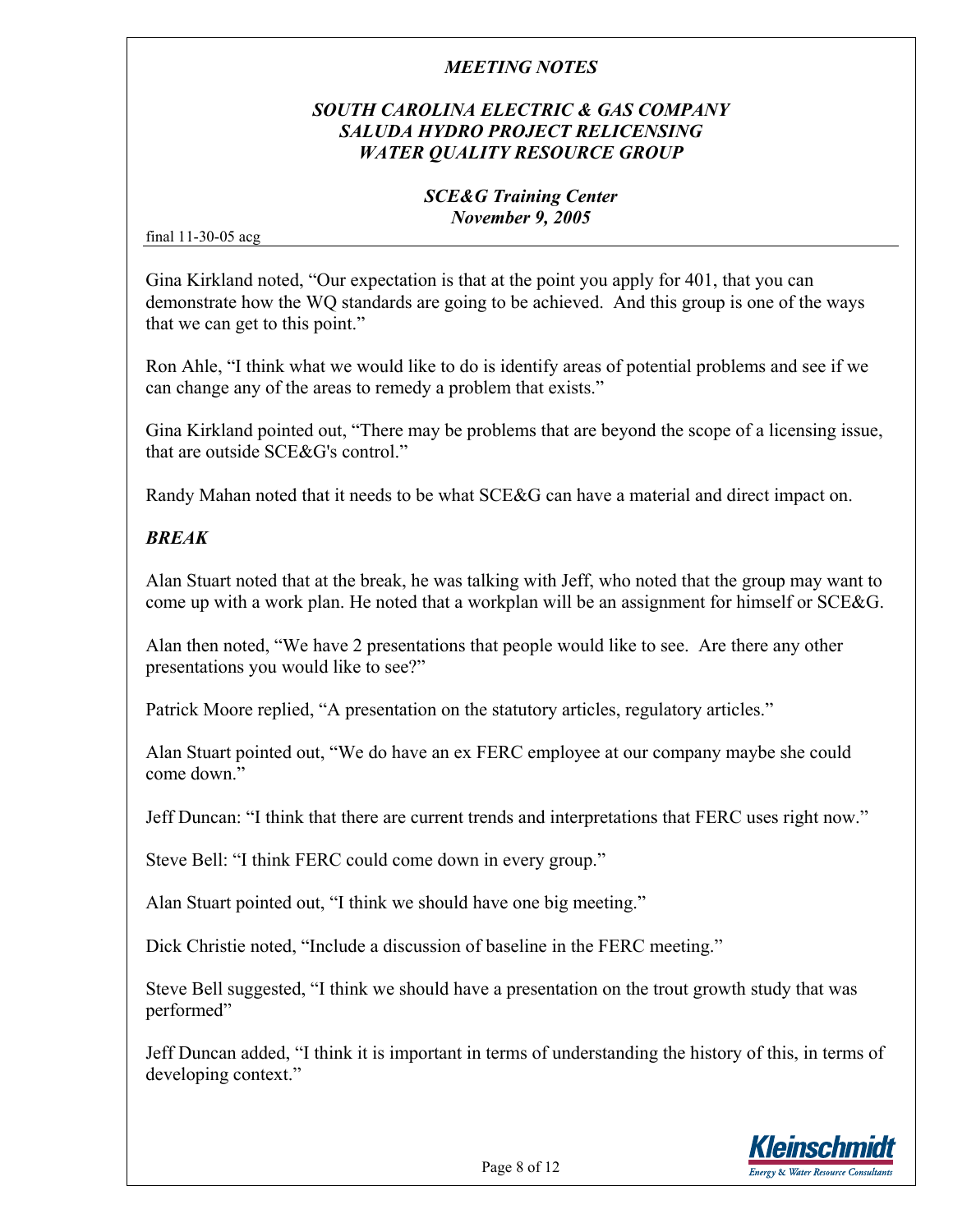## *SOUTH CAROLINA ELECTRIC & GAS COMPANY SALUDA HYDRO PROJECT RELICENSING WATER QUALITY RESOURCE GROUP*

#### *SCE&G Training Center November 9, 2005*

final 11-30-05 acg

George Duke pointed out, "We may want to do a joint meeting of WQ and Fisheries when we do the WQ presentations.

The group agreed and an all day educational combined meeting was set up.

# *LUNCH*

After lunch the group discussed the straw man Mission Statement that the group drew up during lunch.

Randy Mahan read the mission and noted that one of the thoughts that went into the writing of the mission statement was that the quality of the water flowing into Lake Murray as that water quality/nutrients cannot be materially controlled by the operation of Saluda Hydro..

Gina Kirkland noted that she understands why you would want to make recommendations to things outside the impact of SCE&G to agencies, however we want to make sure that it discusses what we can do relevant to the project.

Patrick Moore read his version of the mission statement and the group discussed.

Jeff Duncan noted that Randy's version tended to be focused toward the LSR, and that there were also concerns further downstream.

Don Eng noted that the issues he was concerned about are those that SCE&G is having on the system.

Randy Mahan explained that the source of the problem needed to be dealt with, not to requiring SCE&G to treat the problems that are originated elsewhere. He noted that SCE&G was not a wastewater treatment plant. He noted that he feared that SCE&G was going to be required to put oxygenation in when it would better be treated at the point source.

Steve Bell asked, "Are we having problems because there are nutrients coming in from the outside or just because the lake is there and is causing a buildup?"

Alan Stuart: "In the W2 model you will get an understanding of this process. There are two wastewater discharge facilities that produce 70% of the nutrient input into Lake Murray."

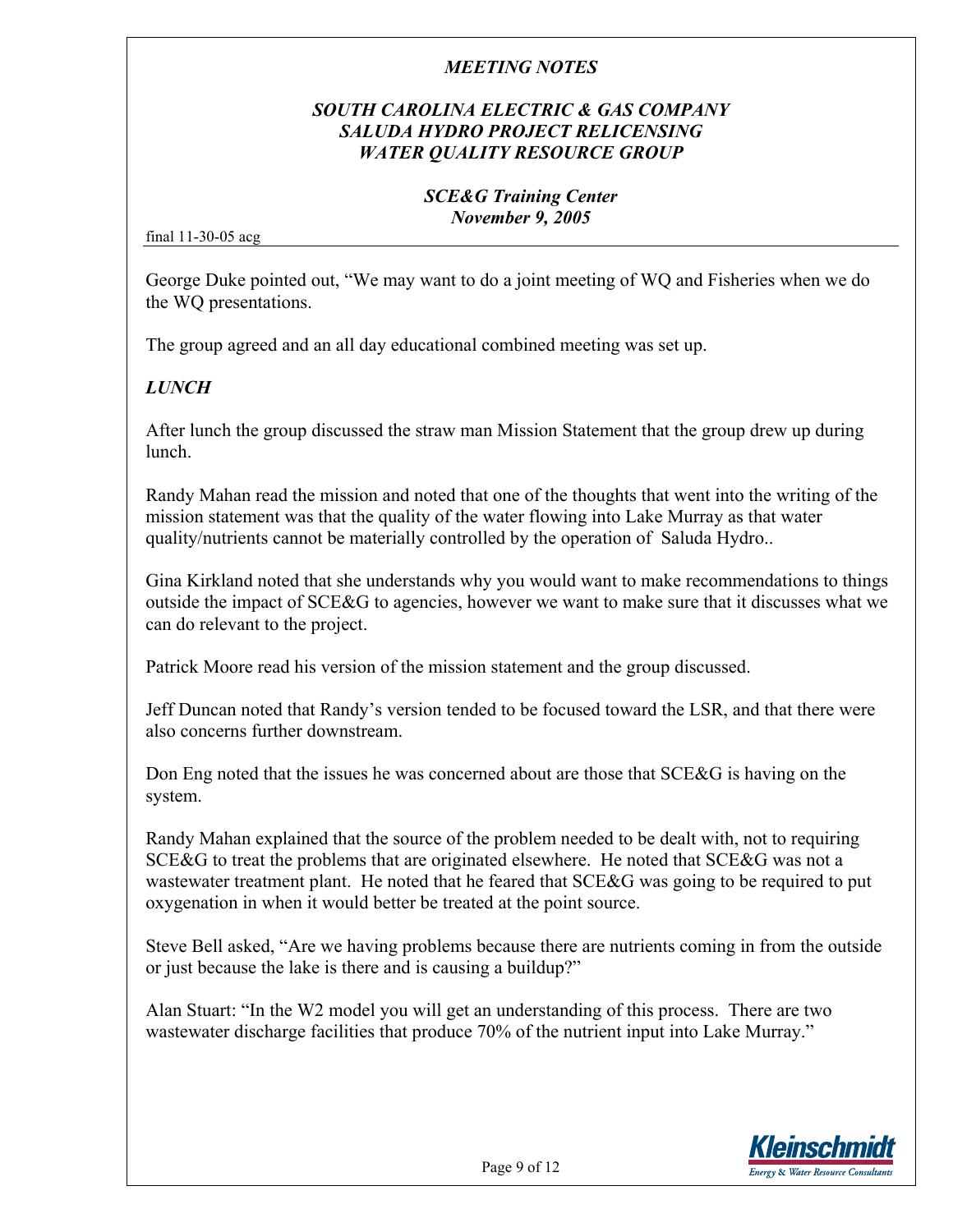## *SOUTH CAROLINA ELECTRIC & GAS COMPANY SALUDA HYDRO PROJECT RELICENSING WATER QUALITY RESOURCE GROUP*

#### *SCE&G Training Center November 9, 2005*

final 11-30-05 acg

Gina Kirkland added, "And do understand that the dept. is worrying about putting phosphorus controls in place, but it will take a while. All of that in terms of implementing it, etc., will take a while and then, once it is in place, it will be a while before we see results."

Randy Mahan noted that we should mull over and merge the two mission statements.

Gina Kirkland noted, "There is one other issue, if you have insufficient quantity of water then you are not going to have a healthy environment. I would like to see that the quantity of water also be included in the statement."

The group discussed that they would like to reach agreement in terms of a settlement as the goal of the group.

Randy Mahan noted he would like to amalgamate them and then send out from there.

The group decided that the next meeting will be on December  $7<sup>th</sup>$ .

The agenda would include Gina's presentation on water quality standards and classifications for the lake and downstream. Jim Ruane will give a presentation on W2 model. Andy Miller will give an update on current water quality status on the lake in the river. And Jim will give a historical assessment of data that was collected for W2.

#### **LEE'S PRESENTATION**

Lee's Powerpoint Presentation of Saluda Hydro System Control can be viewed through the website as well as through the November 1<sup>st</sup> Operations meeting notes. The following is a summary of the questions posed during his presentation:

Jeff Duncan, "Do you have gas turbines."

Lee Xanthakos, "Yes, we have two kinds of gas turbines, one which shoots fuel in a jet type engine turbine, and a combined cycle turbine that contains a mechanism that captures the steam off the turbine<sup>"</sup>

Steve Bell: "How long does it take the Jasper facility to come online?"

Lee noted that it was a complicated question to answer because it could take from 1 hour to 8 hours depending on what was online at the time.

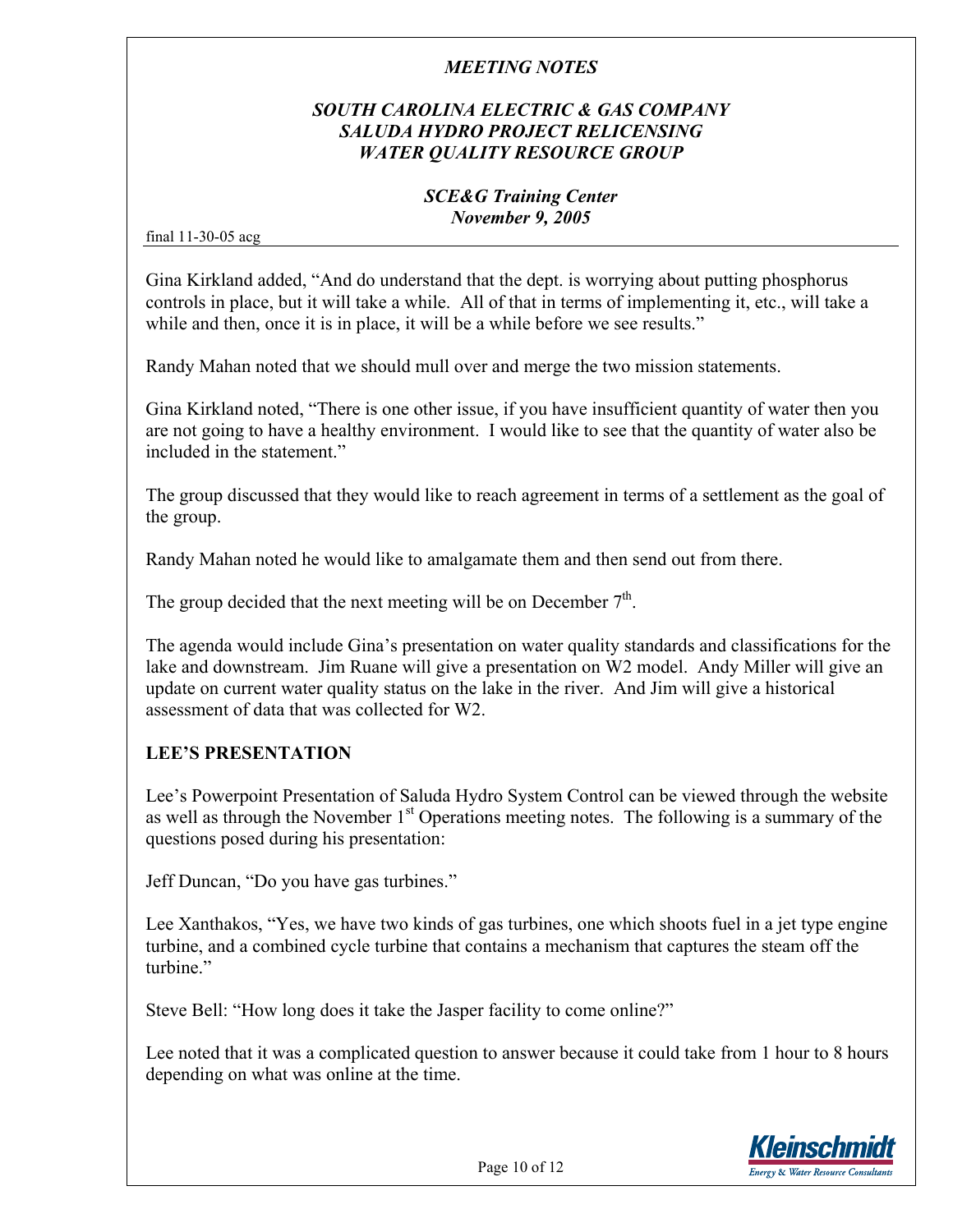## *SOUTH CAROLINA ELECTRIC & GAS COMPANY SALUDA HYDRO PROJECT RELICENSING WATER QUALITY RESOURCE GROUP*

#### *SCE&G Training Center November 9, 2005*

final 11-30-05 acg

Steve Bell asked if VC Summer was either 1000 MW on or off, or was there an in between.

Lee noted that although they can run it lower, it is not beneficial to do so unless something is wrong, such as a pump is out or Lake Monticello's water is not cool enough.

Steve Bell: "So when it is not running at 1000 then you will have to use something else to make up that power."

Lee: "Yes, but out of 18 months I would guess it would only be out for about 6 hours."

In discussions on the operational requirements of Fairfield Pump Storage, Lee noted that it was a requirement that the Broad River could not already have a flows surpassing 40,000 cfs. Jeff Duncan asked, "How many times a year does the environmental factors such as too much flow happen."

Lee noted that it usually happens between 4 and 10 times a year.

Don Eng then asked, "Why is it when the broad is flooding, you open the gates at Saluda, and add more water."

Lee Xanthakos replied, "Well if the Broad River is flooding it is very likely that the Saluda is flooding also, and you do not want the Lake coming up to fast."

In a discussion on buying power Jeff Duncan noted that he did not understand how the power came in once it was purchased from another company.

Lee explained, "You create inadvertent flow. What happens is a marketer finds where you can buy the electricity and creates the lease for 1 hour for the amount of power. When the hour comes, the company you are buying from ramps up the generation while SCE&G ramps down its generation in order to create a hole and the electricity finds the path of least resistance to fill that hole."

Bob Keener asked, "What would happen if a storm came and the lake came up very fast."

Lee replied, "If there is a storm that is projected to come across our path we start to generate before the storm gets here."

Bill Argentieri added, "We have a flood forecasting model and it will help us develop scenarios based upon weather service data and we decide how much we need to generate in order to get the lake down"